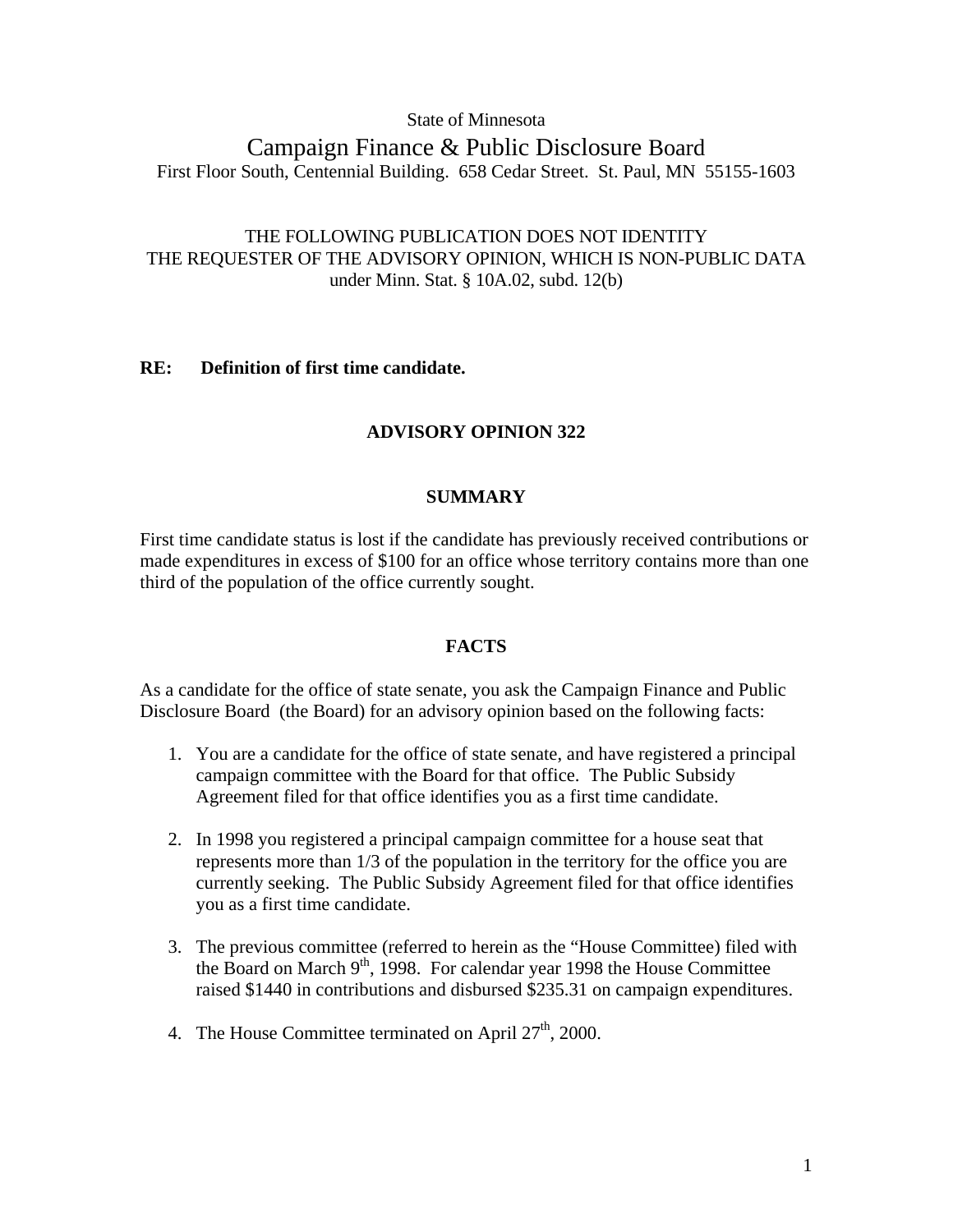5. You did not receive the party endorsement for the house seat in 1998. You did not file for the office, therefore your name did not appear on either the primary or general election ballot.

#### **ISSUE**

If an individual did not file for office and did not appear on the primary or general election ballot, were they a "candidate" for purposes of determining eligibility for the 10% increase in the expenditure limit given to first time candidates?

#### **OPINION**

Yes, an individual who seeks nomination or election to an office without appearing on the ballot may be a "candidate" for purposes of determining first time candidate eligibility.

Minn. Stat. § 10A.01 subd. 10, defines "candidate" for the purposes of Chapter 10A. It defines a candidate as an individual who seeks nomination or election as a constitutional officer, legislator, or judge. **An** individual is deemed to seek nomination or election to an office if they have received contributions or made expenditures in excess of \$100. In the previous House campaign, your House Committee exceeded the \$100 limit in both contributions and expenditures. Because that House seat contains territory with more than one third of the population of the Senate seat you now seek, you do not qualify as a first time candidate and are not eligible to receive a 10% increase in your expenditure limit under the provisions of Minn. Stat. *5* 10A.25, subd. 2(d).

Issued  $\cancel{\text{degd}}$  21, 2000

Wil Fluegel, Chair Campaign Finance and Public Disclosure Board